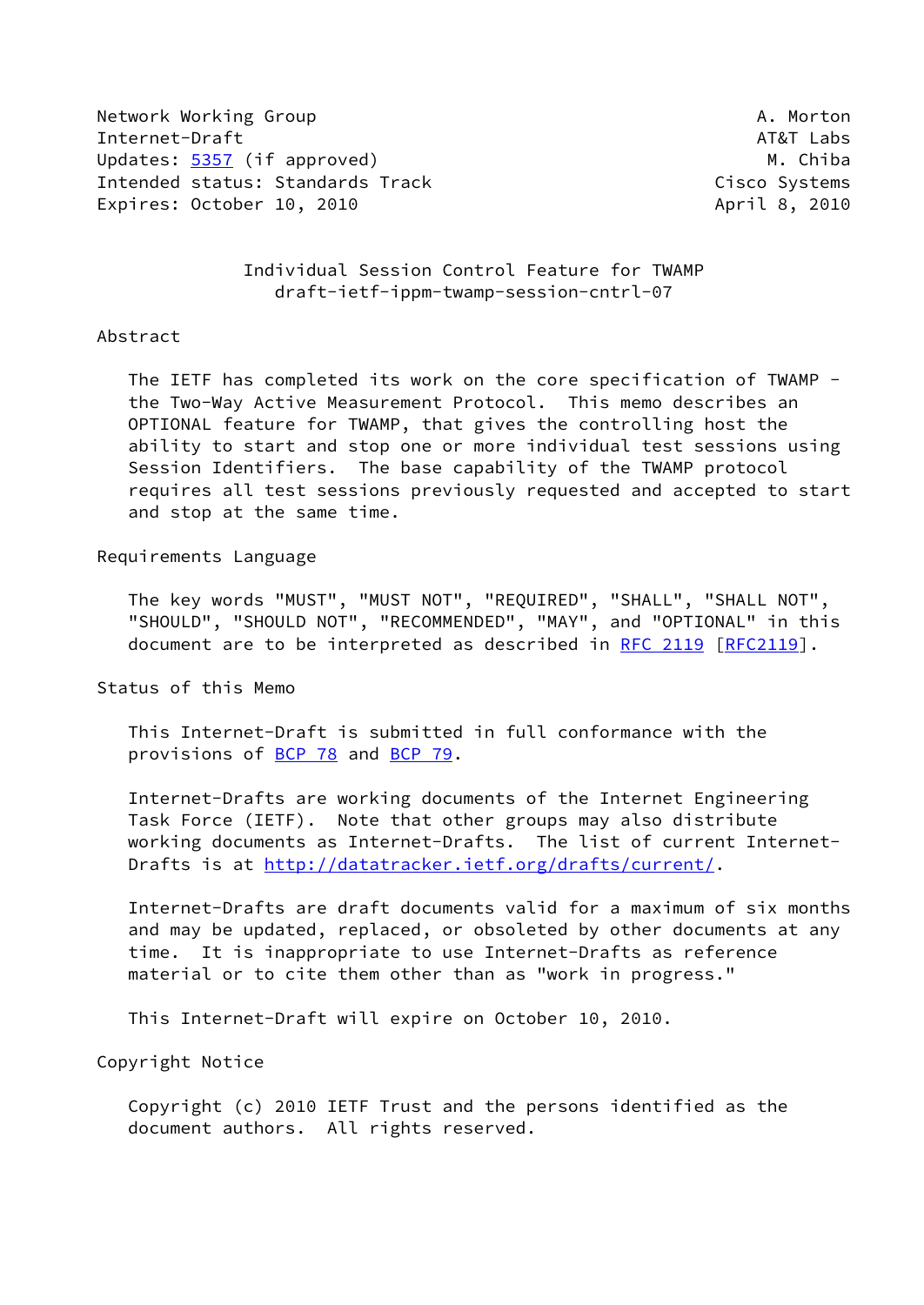Internet-Draft TWAMP Session Control April 2010

This document is subject to [BCP 78](https://datatracker.ietf.org/doc/pdf/bcp78) and the IETF Trust's Legal Provisions Relating to IETF Documents

[\(http://trustee.ietf.org/license-info](http://trustee.ietf.org/license-info)) in effect on the date of publication of this document. Please review these documents carefully, as they describe your rights and restrictions with respect to this document. Code Components extracted from this document must include Simplified BSD License text as described in Section 4.e of the Trust Legal Provisions and are provided without warranty as described in the Simplified BSD License.

 This document may contain material from IETF Documents or IETF Contributions published or made publicly available before November 10, 2008. The person(s) controlling the copyright in some of this material may not have granted the IETF Trust the right to allow modifications of such material outside the IETF Standards Process. Without obtaining an adequate license from the person(s) controlling the copyright in such materials, this document may not be modified outside the IETF Standards Process, and derivative works of it may not be created outside the IETF Standards Process, except to format it for publication as an RFC or to translate it into languages other than English.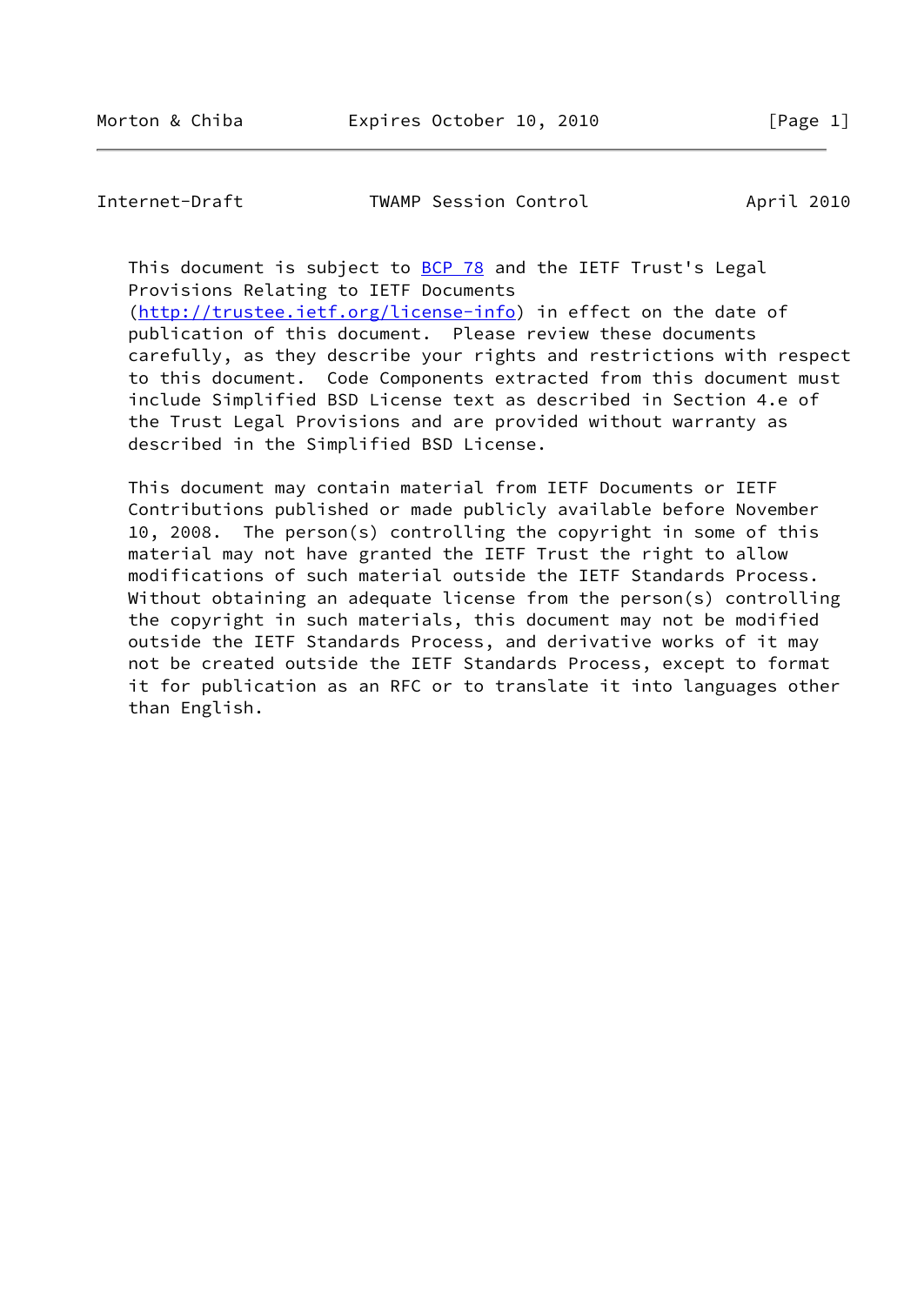<u> 1980 - Johann Barbara, martxa a</u>

Morton & Chiba **Expires October 10, 2010** 

| $\epsilon$<br>п |  |
|-----------------|--|
|-----------------|--|

| Internet-Draft | TWAMP Session Control | April 2010 |
|----------------|-----------------------|------------|
|                |                       |            |

# Table of Contents

| 1.               |                                                                                  |  |
|------------------|----------------------------------------------------------------------------------|--|
| 2.               | Purpose and Scope $\ldots \ldots \ldots \ldots \ldots \ldots \ldots \frac{5}{2}$ |  |
| 3.               |                                                                                  |  |
| 3.1.             | Connection Setup with Individual Session Control $\cdots$ $\cdots$ 5             |  |
| 3.2.             | Start-N-Sessions Command with Individual Session                                 |  |
|                  | Control                                                                          |  |
| 3.3.             | Start-N-Ack Command with Individual Session Control $\ldots$ 8                   |  |
| 3.4.             | Stop-N-Sessions Command with Individual Session Control . 10                     |  |
| 3.5.             | Stop-N-Ack Command with Individual Session Control $11$                          |  |
| 3.6.             | SERVWAIT Timeout Operation 13                                                    |  |
|                  | 3.7. Additional considerations 13                                                |  |
|                  | $\underline{4}$ . TWAMP Test with Individual Session Control 14                  |  |
| 4.1.             |                                                                                  |  |
| 4.2.             |                                                                                  |  |
| $\overline{5}$ . |                                                                                  |  |
| 6.               |                                                                                  |  |
| 6.1.             | Registry Specification 15                                                        |  |
| 6.2.             | Registry Management 15                                                           |  |
|                  | 6.3. Experimental Numbers 16                                                     |  |
| 6.4.             |                                                                                  |  |
| 7.               |                                                                                  |  |
|                  |                                                                                  |  |
| 8.               |                                                                                  |  |
| 8.1.             | Normative References 17                                                          |  |
|                  | 8.2. Informative References 17                                                   |  |
|                  |                                                                                  |  |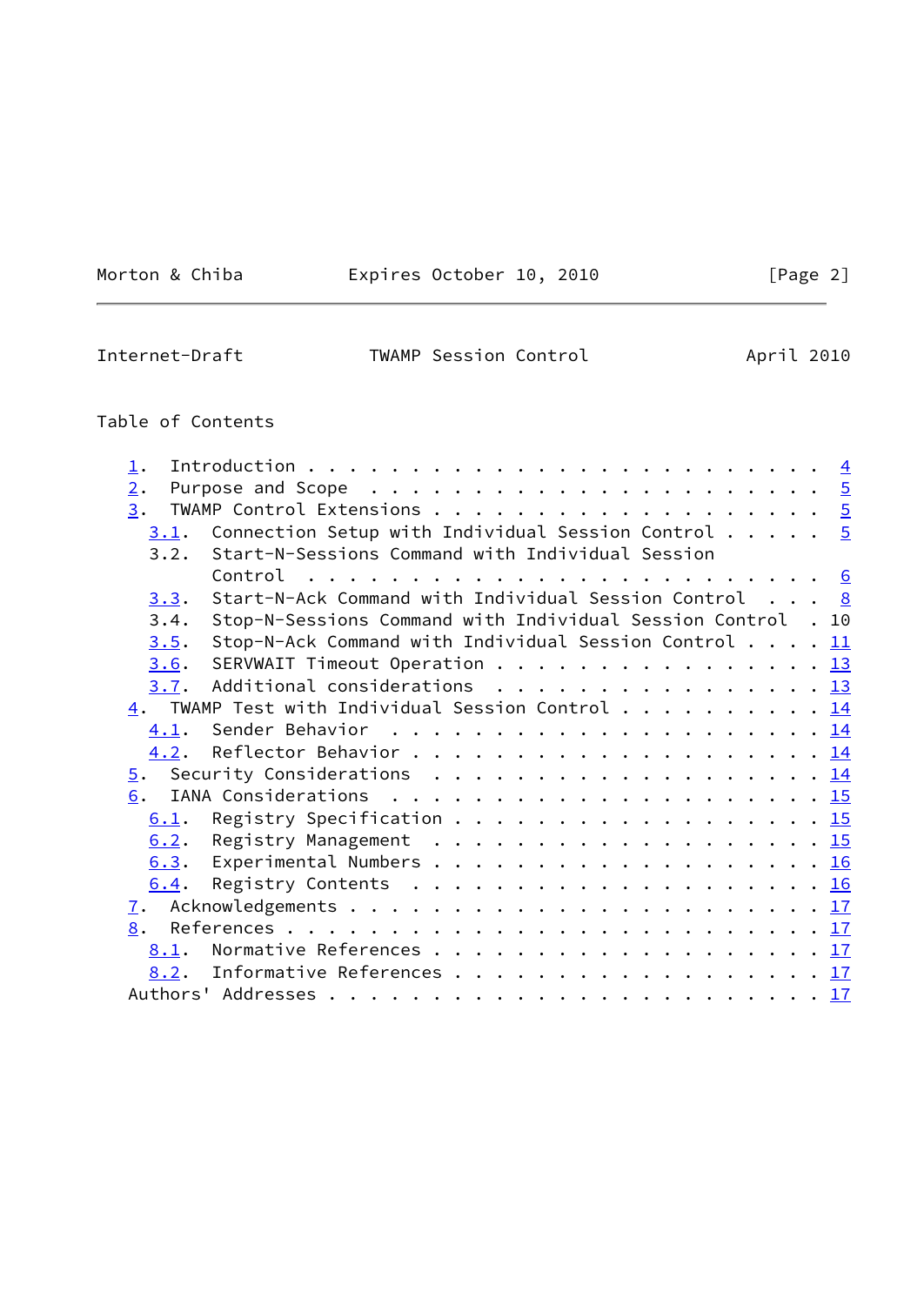Morton & Chiba **Expires October 10, 2010** [Page 3]

<span id="page-3-1"></span>

Internet-Draft TWAMP Session Control April 2010

# <span id="page-3-0"></span>[1](#page-3-0). Introduction

 The IETF has completed its work on the core specification of TWAMP - the Two-Way Active Measurement Protocol [\[RFC5357](https://datatracker.ietf.org/doc/pdf/rfc5357)]. TWAMP is an extension of the One-way Active Measurement Protocol, OWAMP [\[RFC4656](https://datatracker.ietf.org/doc/pdf/rfc4656)]. The TWAMP specification gathered wide review as it approached completion, and the by-products were several recommendations for new features in TWAMP. There are a growing number of TWAMP implementations at present, and wide-spread usage is expected. There are even devices that are designed to test implementations for protocol compliance.

 This memo describes an OPTIONAL feature for TWAMP. [\[RFC5357](https://datatracker.ietf.org/doc/pdf/rfc5357)] TWAMP (and OWAMP) start all previously requested and accepted test sessions at once. This feature allows the Control-Client to control individual test sessions on the basis of their Session Identifier (SID). This feature permits a short duration TWAMP test to start (and/or stop) during a longer test. This feature permits a specific diagnostic test to begin if intermediate results indicate that the test is warranted, for example.

 This feature requires a Mode bit position assignment and the assignment of two new TWAMP command numbers (for the augmented Start and Stop commands). This feature also specifies a new Stop-ACK Server response, to complete the symmetry of the session stopping process in the same way as the Start-ACK response.

 The Individual Session Control feature gives the Control-Client new flexibility to manage any number of test sessions once they are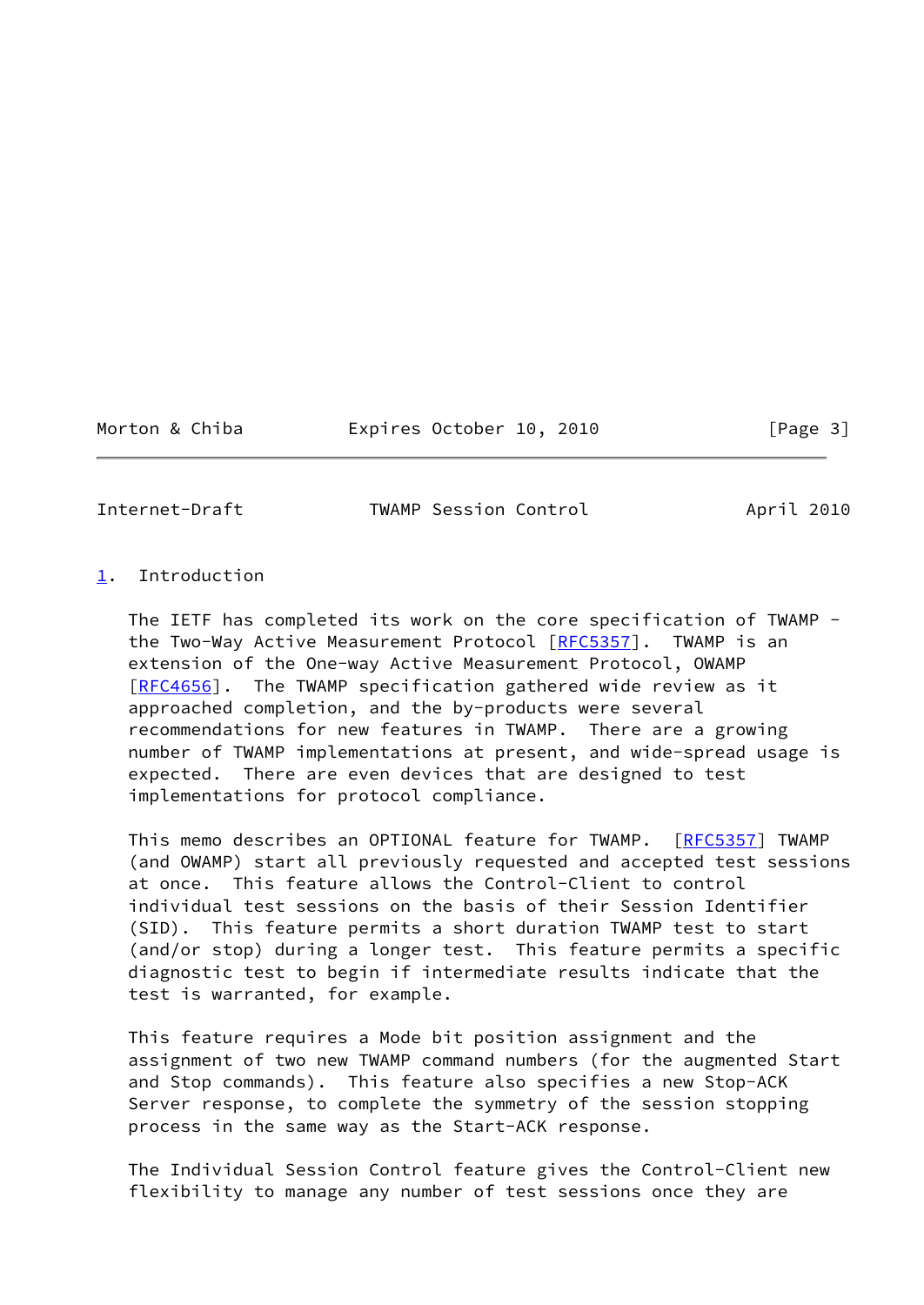established. However, [\[RFC5357](https://datatracker.ietf.org/doc/pdf/rfc5357)] test sessions are established in serial order and the total establishment time grows with the number of sessions and the round-trip time. Therefore, implementers of this feature may also wish to implement the "Reflect Octets" feature, described in [\[I-D.ietf-ippm-twamp-reflect-octets\]](#page-18-5), once it has been published as an RFC. This feature allows a Control-Client to distinguish between parallel Request-TW-Session commands, because a participating Server can return octets (e.g., the Control-Client's local index) in its reply to the request. Thus, the Reflect Octets feature supports the efficient establishment of many simultaneous test sessions which the Individual Session Control feature can then manage (start/stop).

 This memo is an update to the TWAMP core protocol specified in [\[RFC5357](https://datatracker.ietf.org/doc/pdf/rfc5357)]. Measurement systems are not required to implement the feature described in this memo to claim compliance with [\[RFC5357](https://datatracker.ietf.org/doc/pdf/rfc5357)].

 Throughout this memo, the bits marked MBZ (Must Be Zero) MUST be set to zero by senders and MUST be ignored by receivers. Also, the HMAC

| Morton & Chiba | Expires October 10, 2010 |  |  |  | [Page 4] |
|----------------|--------------------------|--|--|--|----------|
|----------------|--------------------------|--|--|--|----------|

<span id="page-4-1"></span>Internet-Draft TWAMP Session Control April 2010

 (Hashed Message Authentication Code) MUST be calculated as defined in Section [3.2 of \[RFC4656\]](https://datatracker.ietf.org/doc/pdf/rfc4656#section-3.2).

<span id="page-4-0"></span>[2](#page-4-0). Purpose and Scope

 The purpose of this memo is to describe an additional OPTIONAL function and feature for TWAMP [\[RFC5357](https://datatracker.ietf.org/doc/pdf/rfc5357)].

 The scope of the memo is limited to specifications of the following features:

- 1. Extension of the modes of operation through assignment of a new value in the Mode field to communicate feature capability and use,
- 2. the definitions of augmented start session and stop session commands (with corresponding acknowledgements), and
- 3. the definition of related procedures for TWAMP entities.

The motivation for this feature is the ability to start and stop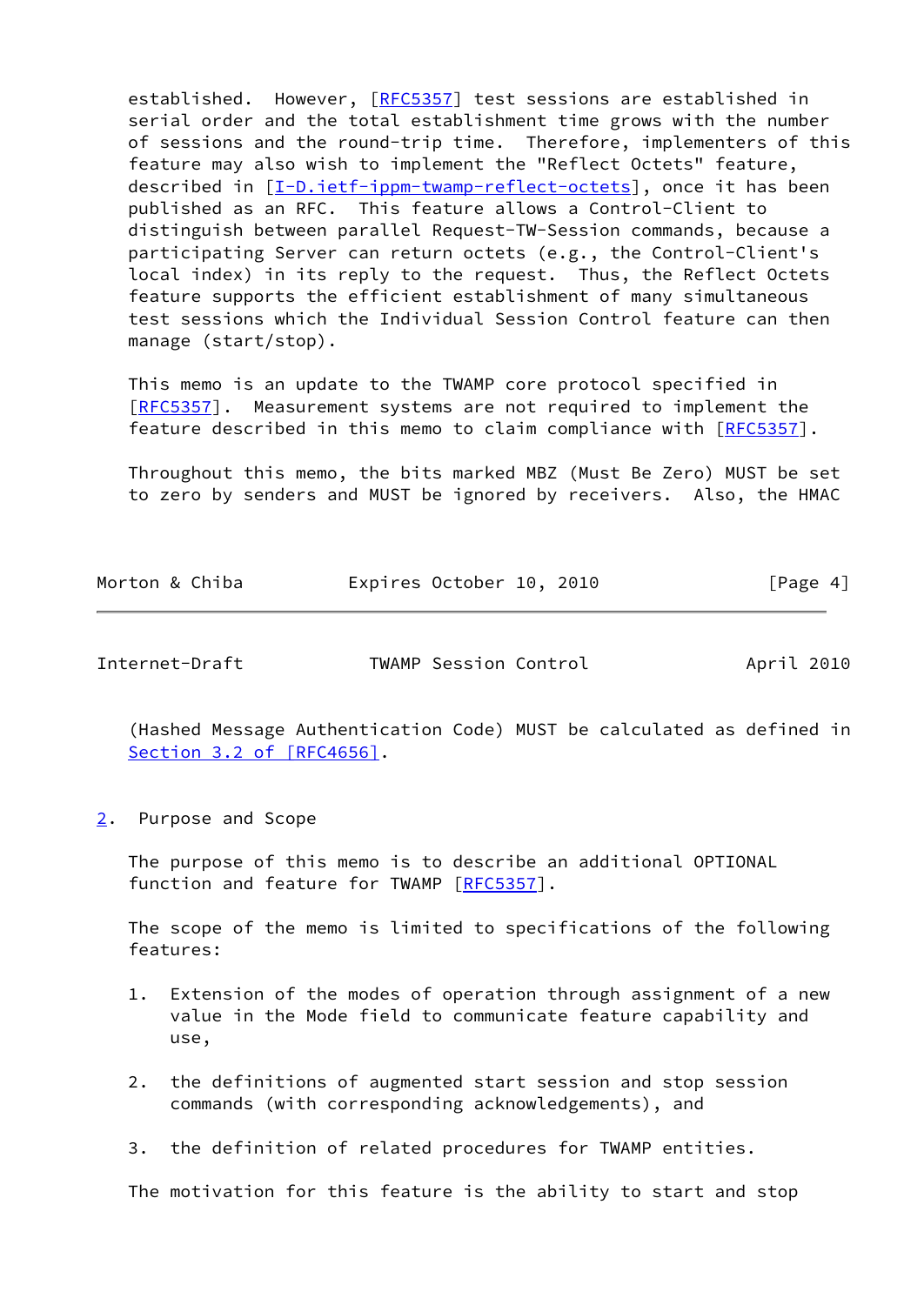individual test sessions at will, using a single TWAMP-control connection.

 When the Server and Control-Client have agreed to use the Individual Session Control mode during control connection setup, then the Control-Client, the Server, the Session-Sender, and the Session- Reflector MUST all conform to the requirements of that mode, as identified below. The original TWAMP-Control Start and Stop commands MUST NOT be used.

#### <span id="page-5-0"></span>[3](#page-5-0). TWAMP Control Extensions

 TWAMP-Control protocol is a derivative of the OWAMP-Control protocol, and provides two-way measurement capability. TWAMP [\[RFC5357](https://datatracker.ietf.org/doc/pdf/rfc5357)] uses the Modes Field to identify and select specific communication capabilities, and this field is a recognized extension mechanism. The following sections describe one such extension.

<span id="page-5-1"></span>[3.1](#page-5-1). Connection Setup with Individual Session Control

 TWAMP-Control connection establishment follows the procedure defined in section [3.1 of \[RFC4656\]](https://datatracker.ietf.org/doc/pdf/rfc4656#section-3.1) OWAMP. The Individual Session Control mode requires one new bit position (and value) to identify the ability of the Server/Session-Reflector to start and stop specific sessions (according to their Session Identifier, or SID). This new

<span id="page-5-2"></span>

| Morton & Chiba |                                                                      | Expires October 10, 2010 |                             | [Page 5]   |
|----------------|----------------------------------------------------------------------|--------------------------|-----------------------------|------------|
| Internet-Draft |                                                                      | TWAMP Session Control    |                             | April 2010 |
|                | feature requires an additional TWAMP mode bit assignment as follows: |                          |                             |            |
| Value          | Description                                                          |                          | Reference/Explanation       |            |
| 0              | Reserved                                                             |                          |                             |            |
| $\mathbf 1$    | Unauthenticated                                                      |                          | RFC4656, Section 3.1        |            |
| $\overline{2}$ | Authenticated                                                        |                          | RFC4656, Section 3.1        |            |
| 4              | Encrypted                                                            |                          | RFC4656, Section 3.1        |            |
| 8              | Unauth. TEST protocol, RFC5618, Section 3.1                          |                          |                             |            |
|                | Auth. CONTROL                                                        |                          |                             |            |
| <b>ZZZ</b>     | Individual Session<br>Control                                        |                          | this memo, bit position (Z) |            |

In the original OWAMP mode field, setting bit positions 0, 1 or 2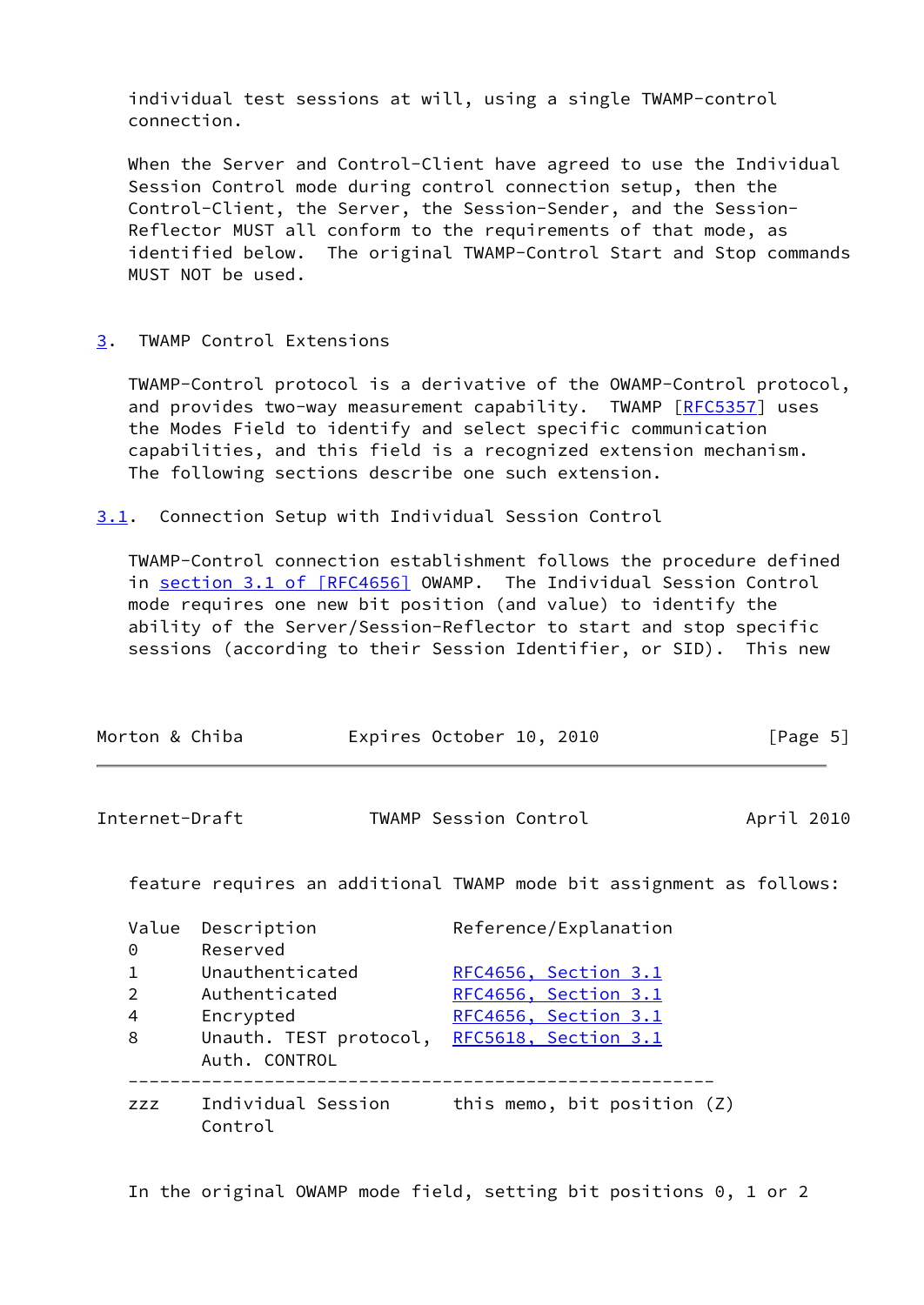indicated the security mode of the Control protocol, and the Test protocol inherited the same mode (see section [4 of \[RFC4656\]](https://datatracker.ietf.org/doc/pdf/rfc4656#section-4)). In the [\[RFC5618](https://datatracker.ietf.org/doc/pdf/rfc5618)] memo, bit position (3) allows a different security mode in the Test protocol and uses the unauthenticated test packet format.

 If the Server sets the new bit position (bit position Z) in the Server Greeting message to indicate its capabilities, then the Server and Session-Reflector MUST comply with the requirements of this memo to control sessions on an individual basis if desired.

 If the Control-Client intends to control sessions on an individual basis (according to the requirements in this memo), it MUST set the mode bit (Z, corresponding to the new mode) in the Setup Response message. This means that:

- 1. The Control-Client and the Server MUST use the start and stop commands intended for individual session control and the corresponding acknowledgements, as defined in the sections that follow.
- 2. The Control-Client and the Server MUST NOT use the start and stop commands (2 and 3) and the acknowledgement defined in [[RFC5357](https://datatracker.ietf.org/doc/pdf/rfc5357)].

 The Control-Client MUST also set one mode bit to indicate the chosen security mode (currently bits 0, 1, 2, or 3), consistent with the modes offered by the Server. The Control-Client MAY also set Modes bit Z with other features and bit positions (such as the reflect octets feature).

<span id="page-6-0"></span>[3.2](#page-6-0). Start-N-Sessions Command with Individual Session Control

Having

|         | Morton & Chiba |                                                                    | Expires October 10, 2010 |  | [Page 6]   |
|---------|----------------|--------------------------------------------------------------------|--------------------------|--|------------|
|         | Internet-Draft |                                                                    | TWAMP Session Control    |  | April 2010 |
|         |                | o initiated Individual Session Control mode in the Setup Response, |                          |  |            |
| $\circ$ |                | requested one or more test sessions, and                           |                          |  |            |
| $\circ$ |                | received affirmative Accept-Session response(s),                   |                          |  |            |

 a TWAMP Client MAY start the execution of one or more test sessions by sending a Start-N-Sessions message to the Server (note that "N"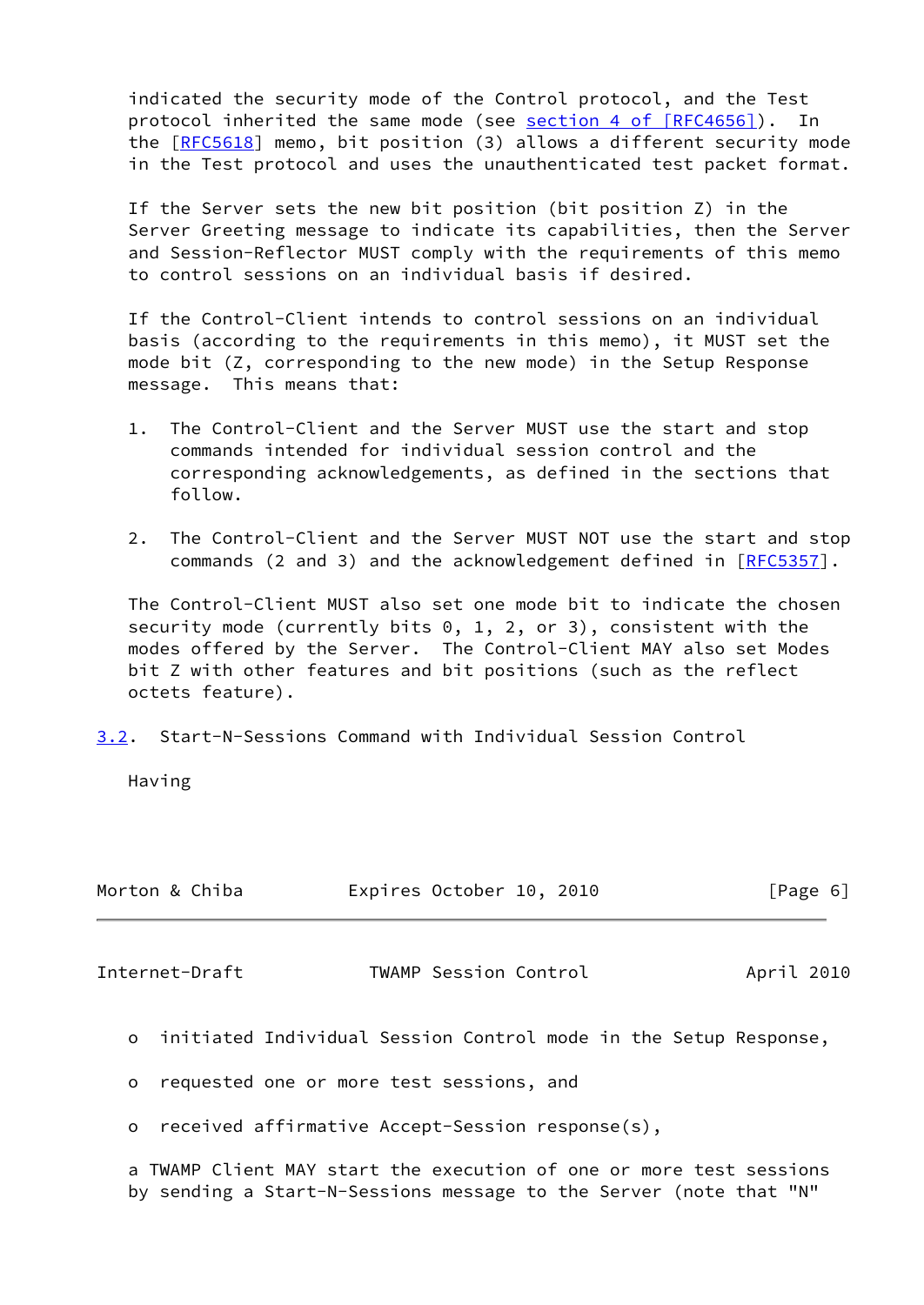indicates that this command is applicable to one or more sessions, and does not change with the number of sessions identified in the command).

The format of the Start-N-Sessions message is as follows:

0 1 2 3 0 1 2 3 4 5 6 7 8 9 0 1 2 3 4 5 6 7 8 9 0 1 2 3 4 5 6 7 8 9 0 1 +-+-+-+-+-+-+-+-+-+-+-+-+-+-+-+-+-+-+-+-+-+-+-+-+-+-+-+-+-+-+-+-+B | 7 | | +-+-+-+-+-+-+-+-+ + MBZ (11 octets) | | +-+-+-+-+-+-+-+-+-+-+-+-+-+-+-+-+-+-+-+-+-+-+-+-+-+-+-+-+-+-+-+-+ Number of Sessions +-+-+-+-+-+-+-+-+-+-+-+-+-+-+-+-+-+-+-+-+-+-+-+-+-+-+-+-+-+-+-+-+B | | First SID (16 octets) | | | | +-+-+-+-+-+-+-+-+-+-+-+-+-+-+-+-+-+-+-+-+-+-+-+-+-+-+-+-+-+-+-+-+B | | remaining SIDs (16 octets each) . . | | +-+-+-+-+-+-+-+-+-+-+-+-+-+-+-+-+-+-+-+-+-+-+-+-+-+-+-+-+-+-+-+-+B | | HMAC (16 octets) | | | | +-+-+-+-+-+-+-+-+-+-+-+-+-+-+-+-+-+-+-+-+-+-+-+-+-+-+-+-+-+-+-+-+B

 The Command Number value of 7 indicates that this is a Start-N- Sessions command. The Control-Client MUST compose this command, and the Server MUST interpret this command, according to the field descriptions below.

 The Number of Sessions field indicates the count of sessions that this Start command applies to, and MUST be one or greater. The number of SID fields that follow MUST be equal to the value in the

Morton & Chiba **Expires October 10, 2010** [Page 7]

<span id="page-7-0"></span>Internet-Draft TWAMP Session Control April 2010

Number of Sessions field (otherwise, the command MUST NOT be affirmed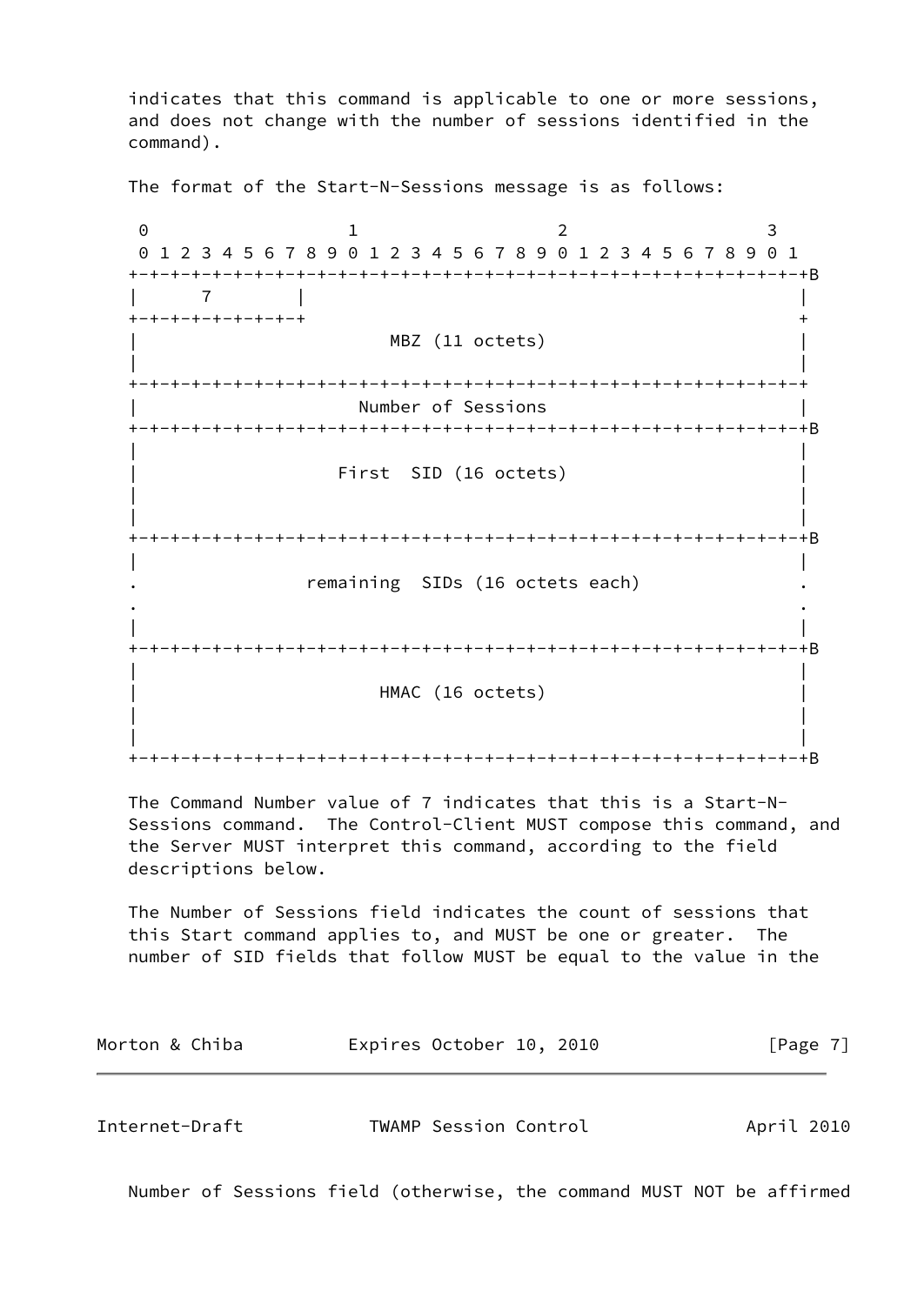with a zero Accept field in the Start-N-Ack response).

 All SID fields are constructed as defined in the last paragraph of OWAMP section [3.5 \[RFC4656\]](https://datatracker.ietf.org/doc/pdf/rfc4656#section-3.5) (and referenced in TWAMP). Note that the SID is assigned by the Server during the session request exchange.

 The message is terminated with a single block HMAC, as illustrated above.

 The Server MUST respond with one or more Start-N-Ack messages (which SHOULD be sent as quickly as possible). Start-N-Ack messages SHALL have the format defined in the next session.

 When using Individual Session Control mode and its Start-N-Ack command as described in the next section, multiple Start-N-Sessions commands MAY be sent without waiting for acknowledgement, and the Start-N-sessions commands MAY arrive in any order.

<span id="page-8-0"></span>[3.3](#page-8-0). Start-N-Ack Command with Individual Session Control

 The Server responds to the Start-N-Sessions command (for one or more specific sessions referenced by their SIDs) with one or more Start-N- Ack commands with Accept fields corresponding to one or more of the SIDs. This allows for the possibility that a Server cannot immediately start one or more of the sessions referenced in a particular Start-N-Sessions command, but can start one or more of the sessions.

The format of the message is as follows.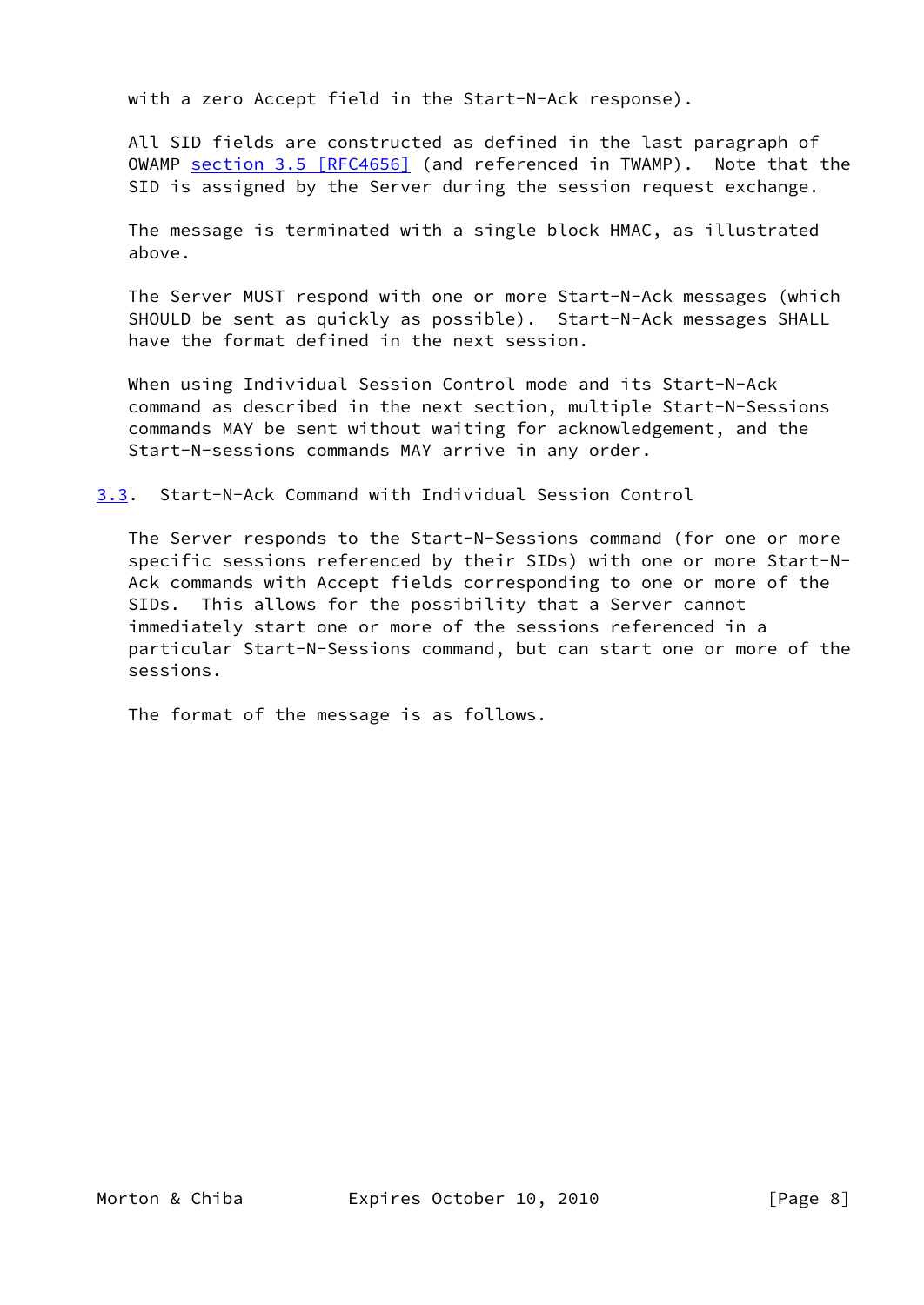Internet-Draft TWAMP Session Control April 2010

0 1 2 3 0 1 2 3 4 5 6 7 8 9 0 1 2 3 4 5 6 7 8 9 0 1 2 3 4 5 6 7 8 9 0 1 +-+-+-+-+-+-+-+-+-+-+-+-+-+-+-+-+-+-+-+-+-+-+-+-+-+-+-+-+-+-+-+-+B | 8 | Accept | MBZ | +-+-+-+-+-+-+-+-+-+-+-+-+-+-+-+-+-+-+-+-+-+-+-+-+-+-+-+-+-+-+-+-+ MBZ (8 octets) | | +-+-+-+-+-+-+-+-+-+-+-+-+-+-+-+-+-+-+-+-+-+-+-+-+-+-+-+-+-+-+-+-+ Number of Sessions +-+-+-+-+-+-+-+-+-+-+-+-+-+-+-+-+-+-+-+-+-+-+-+-+-+-+-+-+-+-+-+-+B | | First SID (16 octets) | | | | +-+-+-+-+-+-+-+-+-+-+-+-+-+-+-+-+-+-+-+-+-+-+-+-+-+-+-+-+-+-+-+-+B | | remaining SIDs (16 octets each) . . | | +-+-+-+-+-+-+-+-+-+-+-+-+-+-+-+-+-+-+-+-+-+-+-+-+-+-+-+-+-+-+-+-+B | | HMAC (16 octets) | | | | +-+-+-+-+-+-+-+-+-+-+-+-+-+-+-+-+-+-+-+-+-+-+-+-+-+-+-+-+-+-+-+-+

 The Command Number value of 8 indicates that this is a Start-N-Ack message. The Server MUST compose this command, and the Control- Client MUST interpret this command, according to the field descriptions below.

The Accept Field values are defined in OWAMP section [3.3 \[RFC4656\]](https://datatracker.ietf.org/doc/pdf/rfc4656#section-3.3).

 The Number of Sessions field indicates the count of sessions that this Start-N-Ack command applies to, and MUST be one or greater. The number of SID fields that follow MUST be equal to the value in the Number of Sessions field.

 All SID fields are constructed as defined in the last paragraph of OWAMP section [3.5 \[RFC4656\]](https://datatracker.ietf.org/doc/pdf/rfc4656#section-3.5) (and referenced in TWAMP). Note that the SID is assigned by the Server during the session request exchange.

 The message is terminated with a single block HMAC, as illustrated above.

Note that the SIDs for all Sessions with the same 'Accept' code can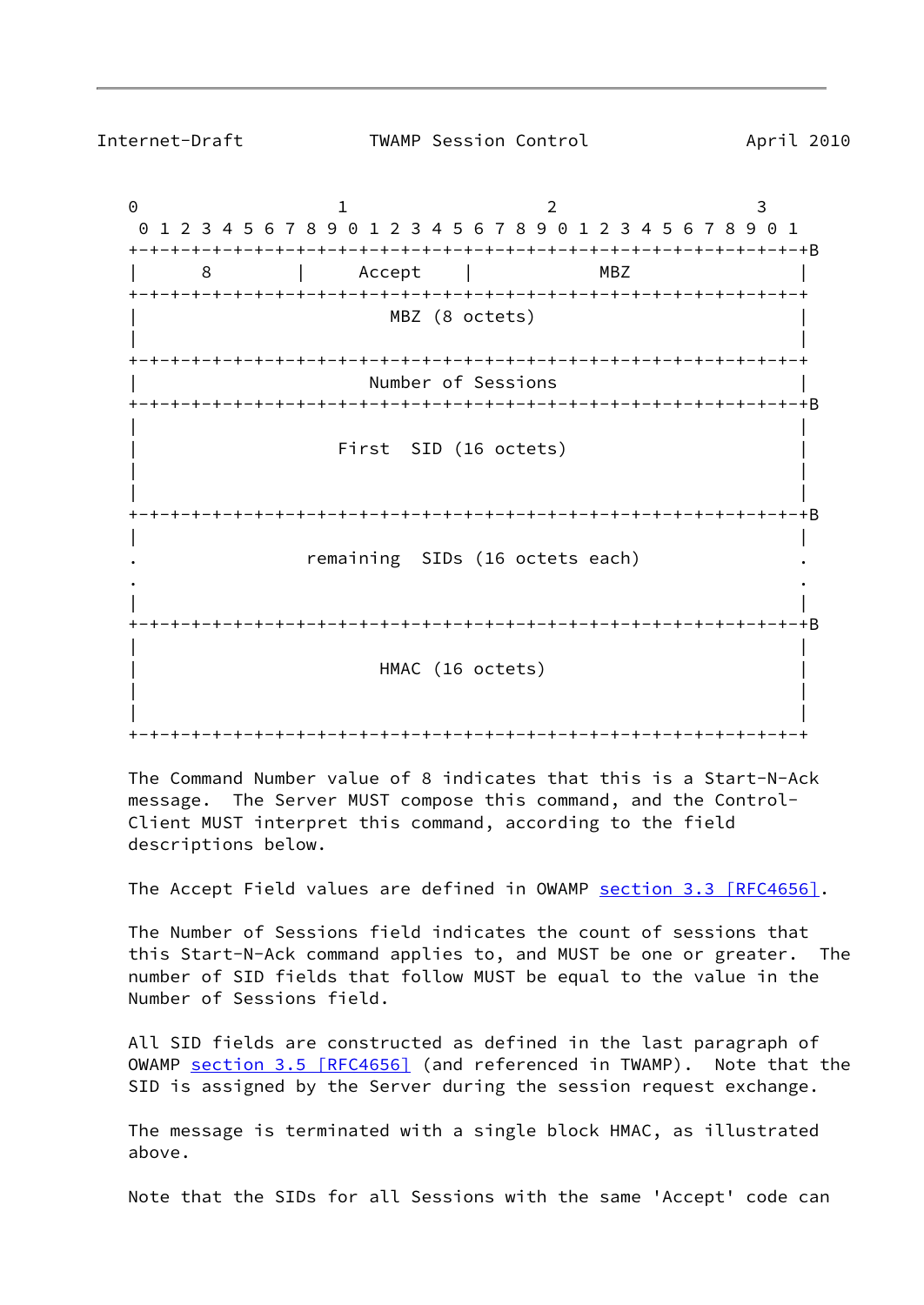be acknowledged using the same Start-N-Ack message.

| Morton & Chiba | Expires October 10, 2010 | [Page 9] |
|----------------|--------------------------|----------|
|----------------|--------------------------|----------|

Internet-Draft TWAMP Session Control April 2010

 For example, say that the Server receives a Start-N-Sessions command for SIDs 1, 2, 3, and 4. The Server determines that the resources for SID=3 are temporarily unavailable. The Server responds with two Start-N-Ack commands with fields as follows:

Accept = 0 Number of Sessions = 3 SIDs 1, 2, 4

Accept = 5 Number of Sessions = 1 SID 3

<span id="page-10-0"></span>[3.4](#page-10-0). Stop-N-Sessions Command with Individual Session Control

 The Stop-N-Sessions command can only be issued by the Control-Client. The command MUST contain at least one SID.

 The TWAMP Stop-N-Sessions command for use in Individual Session Control mode is formatted as follows:

0 1 2 3 0 1 2 3 4 5 6 7 8 9 0 1 2 3 4 5 6 7 8 9 0 1 2 3 4 5 6 7 8 9 0 1 +-+-+-+-+-+-+-+-+-+-+-+-+-+-+-+-+-+-+-+-+-+-+-+-+-+-+-+-+-+-+-+-+B | 9 | | +-+-+-+-+-+-+-+-+ + MBZ (11 octets) | | +-+-+-+-+-+-+-+-+-+-+-+-+-+-+-+-+-+-+-+-+-+-+-+-+-+-+-+-+-+-+-+-+ | Number of Sessions | +-+-+-+-+-+-+-+-+-+-+-+-+-+-+-+-+-+-+-+-+-+-+-+-+-+-+-+-+-+-+-+-+B | | First SID (16 octets) | | | | +-+-+-+-+-+-+-+-+-+-+-+-+-+-+-+-+-+-+-+-+-+-+-+-+-+-+-+-+-+-+-+-+B | | remaining SIDs (16 octets each) . . | | +-+-+-+-+-+-+-+-+-+-+-+-+-+-+-+-+-+-+-+-+-+-+-+-+-+-+-+-+-+-+-+-+B | | HMAC (16 octets)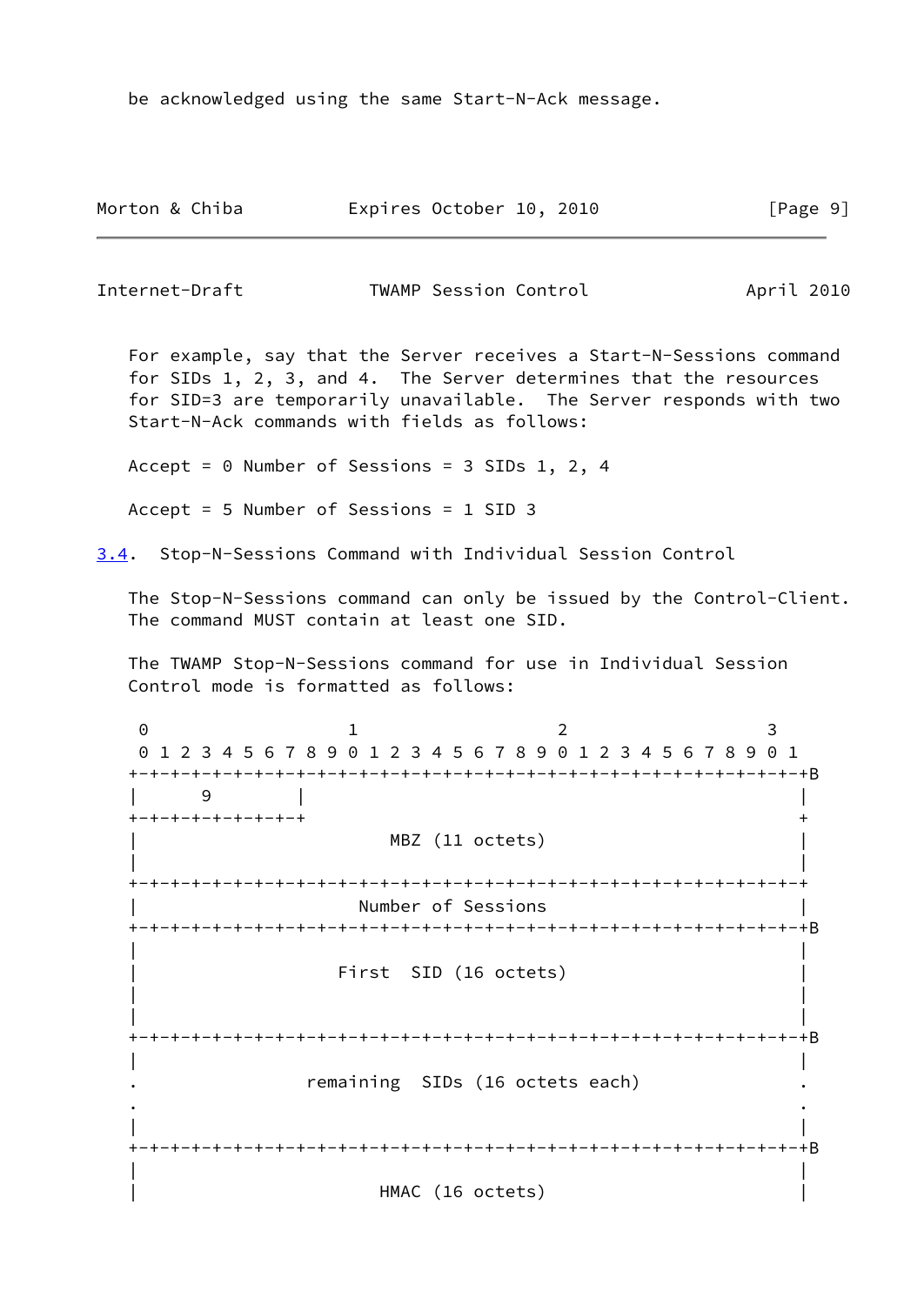The Command Number value of 9 indicates that this is a Stop-N- Sessions command. The Control-Client MUST compose this command, and the Server MUST interpret this command, according to the field descriptions below.

| Morton & Chiba |  | Expires October 10, 2010 |  |           |  |
|----------------|--|--------------------------|--|-----------|--|
|                |  |                          |  | [Page 10] |  |

<span id="page-11-1"></span>Internet-Draft TWAMP Session Control April 2010

 The Number of sessions field indicates the count of sessions that this Stop-N-Sessions command applies to. The SID is as defined in OWAMP (and TWAMP) section [3.5 \[RFC4656\]](https://datatracker.ietf.org/doc/pdf/rfc4656#section-3.5) and the value MUST be one or greater. The number of SID fields that follow MUST be equal to the value in the Number of Sessions field.

 The message is terminated with a single block HMAC, as illustrated above.

 The Server MUST respond with one or more Stop-N-Ack messages (which SHOULD be sent as quickly as possible). Stop-N-Ack messages SHALL have the format defined in the next session.

<span id="page-11-0"></span>[3.5](#page-11-0). Stop-N-Ack Command with Individual Session Control

 In response to the Stop-N-Sessions command (for one or more specific sessions referenced by their SIDs), the Server MUST reply with one or more Stop-N-Ack commands with Accept fields corresponding to one or more of the SIDs. This allows for the possibility that a Server cannot immediately stop one or more of the sessions referenced in a particular Stop-N-Sessions command, but can stop one or more of the sessions.

The format for the Stop-N-Ack command is as follows: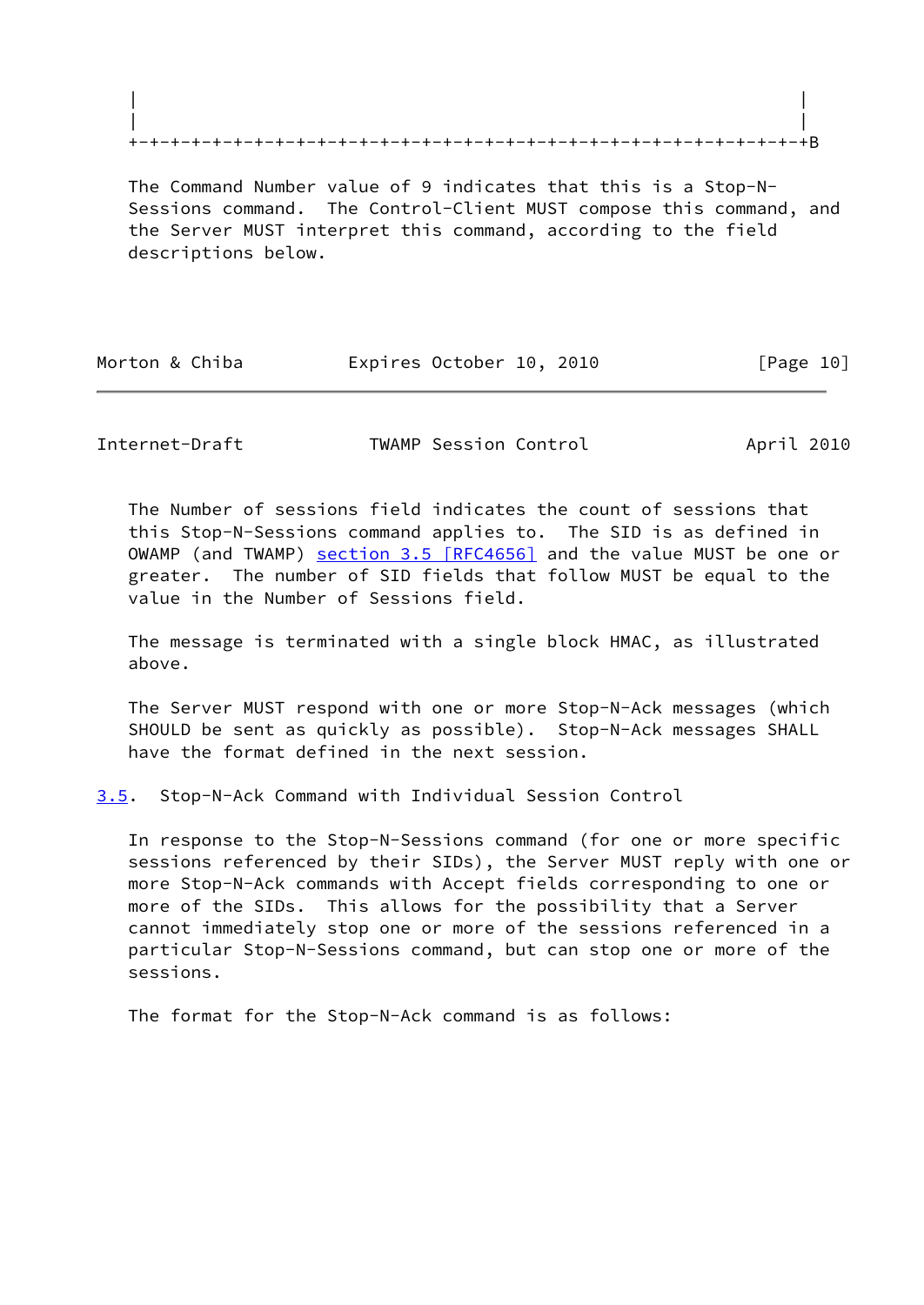| Morton & Chiba |  |  |
|----------------|--|--|
|                |  |  |

Expires October 10, 2010

[Page  $11$ ]

Internet-Draft TWAMP Session Control April 2010  $\Theta$  $\mathbf{1}$  $\overline{2}$  $\mathbf{3}$ 01234567890123456789012345678901  $10$ Accept **MBZ**  $\perp$  $\mathcal{L}$ MBZ (8 octets) Number of Sessions First SID (16 octets) remaining SIDs (16 octets each) HMAC (16 octets)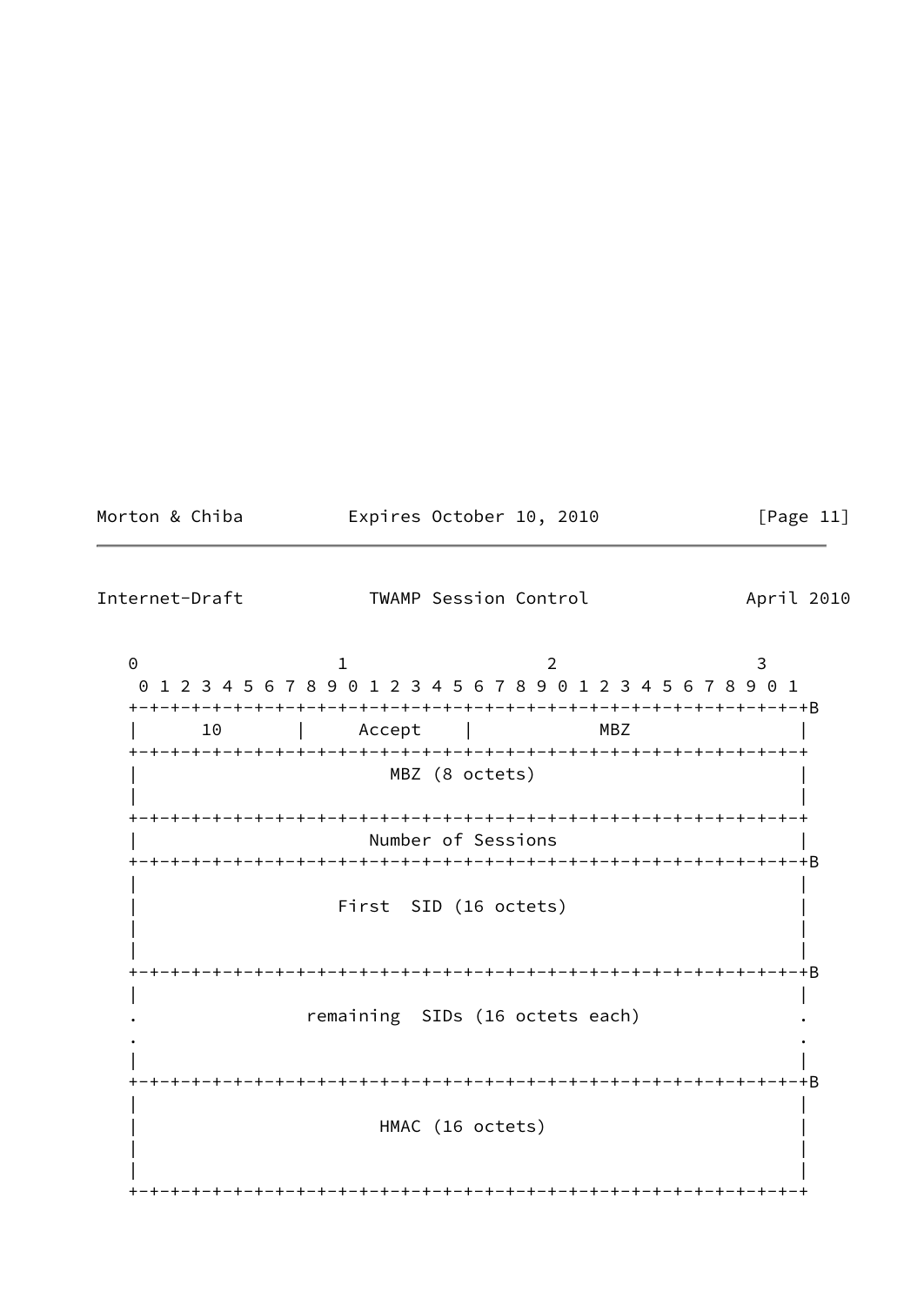The Command Number value of 10 indicates that this is a Stop-N-Ack message. The Server MUST compose this command, and the Control- Client MUST interpret this command, according to the field descriptions below.

The Accept Field values are defined in OWAMP section [3.3 \[RFC4656\]](https://datatracker.ietf.org/doc/pdf/rfc4656#section-3.3).

 The Number of Sessions field indicates the count of sessions that this Stop-N-Ack command applies to, and MUST be one or greater. The number of SID fields that follow MUST be equal to the value in the Number of Sessions field.

 All SID fields are constructed as defined in the last paragraph of OWAMP section [3.5 \[RFC4656\]](https://datatracker.ietf.org/doc/pdf/rfc4656#section-3.5) (and referenced in TWAMP). Note that the SID is assigned by the Server during the session request exchange.

 The message is terminated with a single block HMAC, as illustrated above.

 Note that the SIDs for all Sessions with the same 'Accept' code can be acknowledged using the same Stop-N-Ack message.

| Morton & Chiba | Expires October 10, 2010 | [Page 12] |
|----------------|--------------------------|-----------|
|                |                          |           |

<span id="page-13-1"></span>Internet-Draft TWAMP Session Control April 2010

# <span id="page-13-0"></span>[3.6](#page-13-0). SERVWAIT Timeout Operation

Section [3.1 of \[RFC5357\]](https://datatracker.ietf.org/doc/pdf/rfc5357#section-3.1) describes the operation of the optional SERVWAIT timer. In normal TWAMP operation, the Server suspends monitoring the SERVWAIT timer while test sessions are in progress. When the Individual Session Control feature is utilized, this suspension is extended to cover the time when ANY test session is in progress.

 Thus, the Server SHALL suspend monitoring control connection activity after receiving any Start-N-Sessions command, and after receiving a Stop-N-Sessions command for all corresponding SIDs (and no test sessions are in-progress), OR when REFWAIT expires on ALL test sessions initiated by a TWAMP-Control connection, then the SERVWAIT monitoring SHALL resume (as though a Stop-N-Sessions command had been received). An implementation which supports the SERVWAIT timeout option SHOULD also implement the REFWAIT timeout option.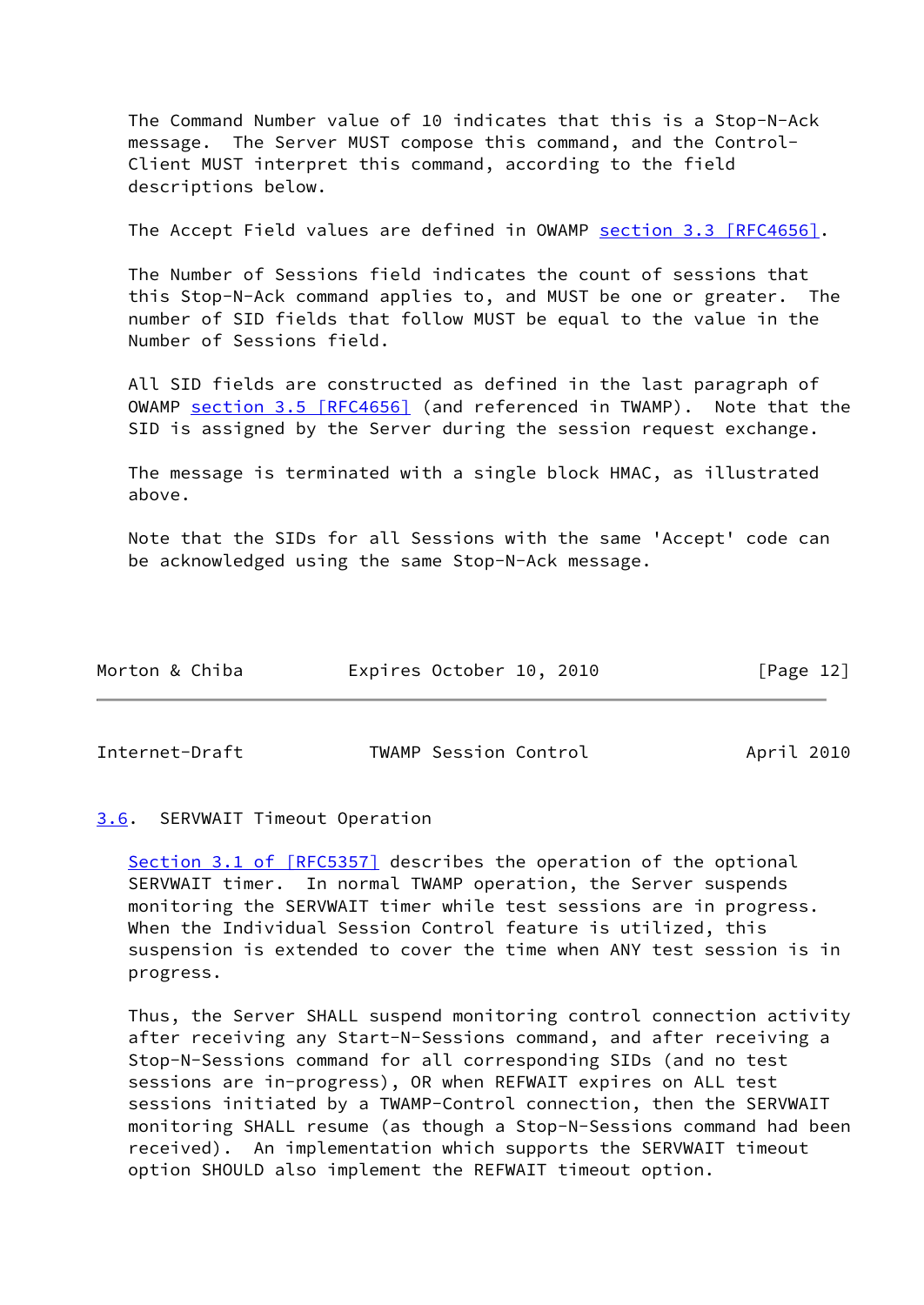The diagram below illustrates the operation of timers SERVWAIT and REFWAIT.

 SERVWAIT REFWAIT SERVWAIT +-+-+-+-+-+-+-+-+ +-+-+-+-+-+-+ (no sessions in-progress) +-+-+-+-+-+-+-+-+-+-+-+  $SID="1"$  +-+-+-+-+  $SID="2"$  +-+-+-+-+-+-+-+-+ SID="3"

>>>>>>>>>> Time >>>>>>>>>>>>>>>>>>> Time >>>>>>>>>>>>>>>> Time >>>>>

<span id="page-14-0"></span>[3.7](#page-14-0). Additional considerations

 The value of the Modes field sent by the Server (in the Server Greeting message) is the bit-wise OR of the mode values that it is willing to support during this session.

With the publication of this feature, bit positions 0 through  $(Z=4)$  of the Modes 32-bit field are used. A Control-Client MAY ignore bit positions greater than 2 in the Modes Field, or it MAY support OPTIONAL features that are communicated in bit positions 3 and higher. (The unassigned bits are available for future protocol extensions.)

| Morton & Chiba |  | Expires October 10, 2010 |  |  | [Page 13] |  |
|----------------|--|--------------------------|--|--|-----------|--|
|----------------|--|--------------------------|--|--|-----------|--|

<span id="page-14-2"></span>Internet-Draft TWAMP Session Control April 2010

Other ways in which TWAMP extends OWAMP are described in [\[RFC5357](https://datatracker.ietf.org/doc/pdf/rfc5357)].

<span id="page-14-1"></span>[4](#page-14-1). TWAMP Test with Individual Session Control

 The TWAMP test protocol is similar to the OWAMP [\[RFC4656](https://datatracker.ietf.org/doc/pdf/rfc4656)] test protocol with the exception that the Session-Reflector transmits test packets to the Session-Sender in response to each test packet it receives. TWAMP [\[RFC5357](https://datatracker.ietf.org/doc/pdf/rfc5357)] defines two different test packet formats, one for packets transmitted by the Session-Sender and one for packets transmitted by the Session-Reflector. As with OWAMP-Test protocol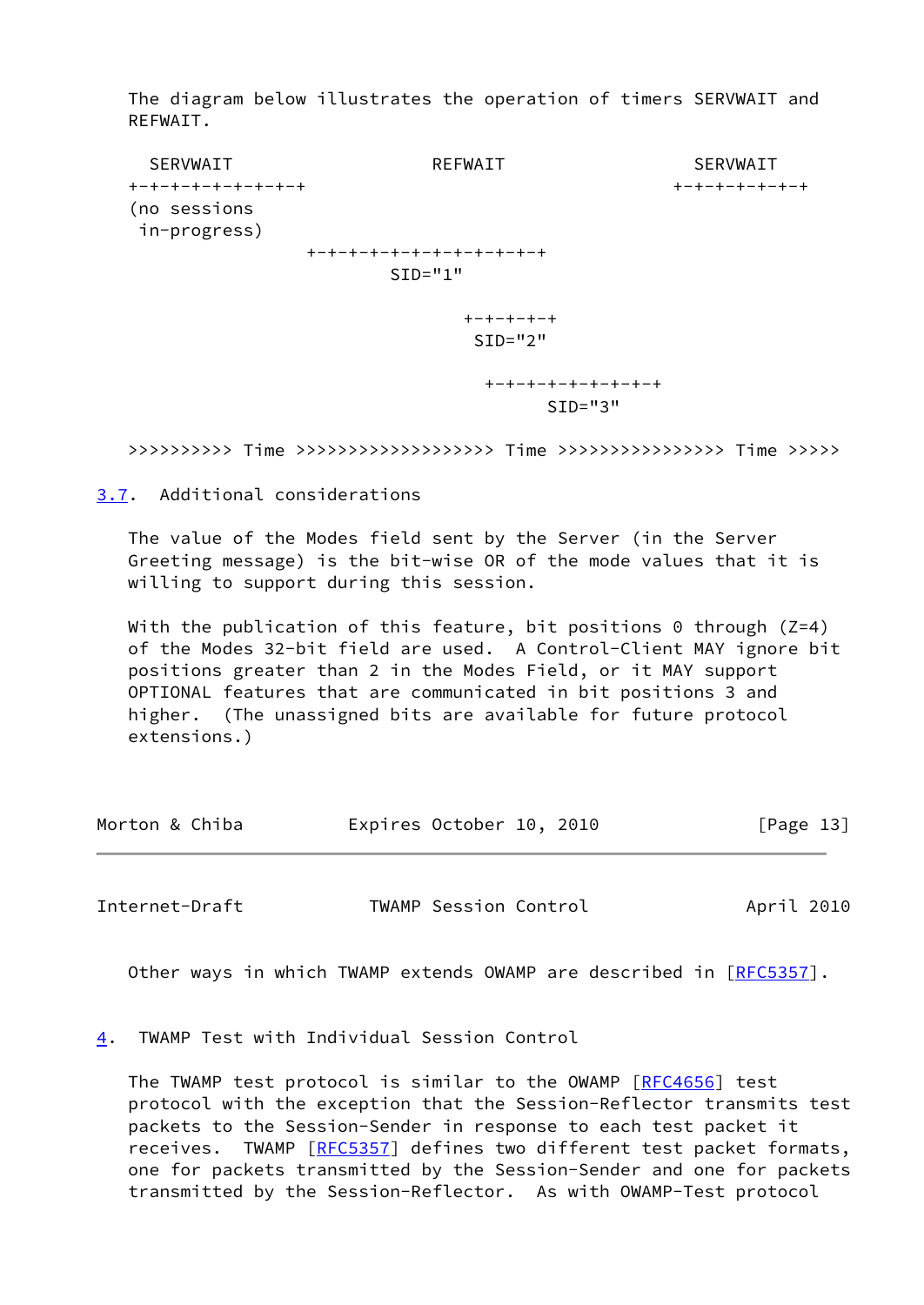there are three security modes: unauthenticated, authenticated, and encrypted. Unauthenticated mode has one test packet format, while authenticated and encrypted modes use another (common) format.

<span id="page-15-0"></span>[4.1](#page-15-0). Sender Behavior

 The individual session control feature requires that the sender MUST manage test sessions according to their SID. Otherwise, the sender behavior is as described in section [4.1 of \[RFC5357\].](https://datatracker.ietf.org/doc/pdf/rfc5357#section-4.1)

<span id="page-15-1"></span>[4.2](#page-15-1). Reflector Behavior

The TWAMP Reflector follows the procedures and guidelines in [section](https://datatracker.ietf.org/doc/pdf/rfc5357#section-4.2) [4.2 of \[RFC5357\]](https://datatracker.ietf.org/doc/pdf/rfc5357#section-4.2), with the following additional functions required by this feature:

- o The Session-Reflector MUST manage all test sessions accepted according to their SID.
- o Upon receipt of a TWAMP-Control Stop-N-Sessions command referencing a specific session/SID, the Session-Reflector MUST ignore TWAMP-Test packets (in the same session/SID) that arrive at the current time plus the Timeout (in the Request-TW-Session command and assuming subsequent acknowledgement). The Session- Reflector MUST NOT generate a test packet to the Session-Sender for packets that are ignored. (Note: The Request-TW-Session command includes sender address + port and receiver address + port, and this is usually sufficient to distinguish sessions.)
- o If the REFWAIT timer is implemented, it SHOULD be enforced when any test session is in-progress (started and not stopped).
- <span id="page-15-2"></span>[5](#page-15-2). Security Considerations

 The security considerations that apply to any active measurement of live networks are relevant here as well. See the security

<span id="page-15-4"></span>

| Morton & Chiba | Expires October 10, 2010 | [Page 14]  |
|----------------|--------------------------|------------|
| Internet-Draft | TWAMP Session Control    | April 2010 |

<span id="page-15-3"></span>considerations in [RFC4656] and [\[RFC5357](https://datatracker.ietf.org/doc/pdf/rfc5357)].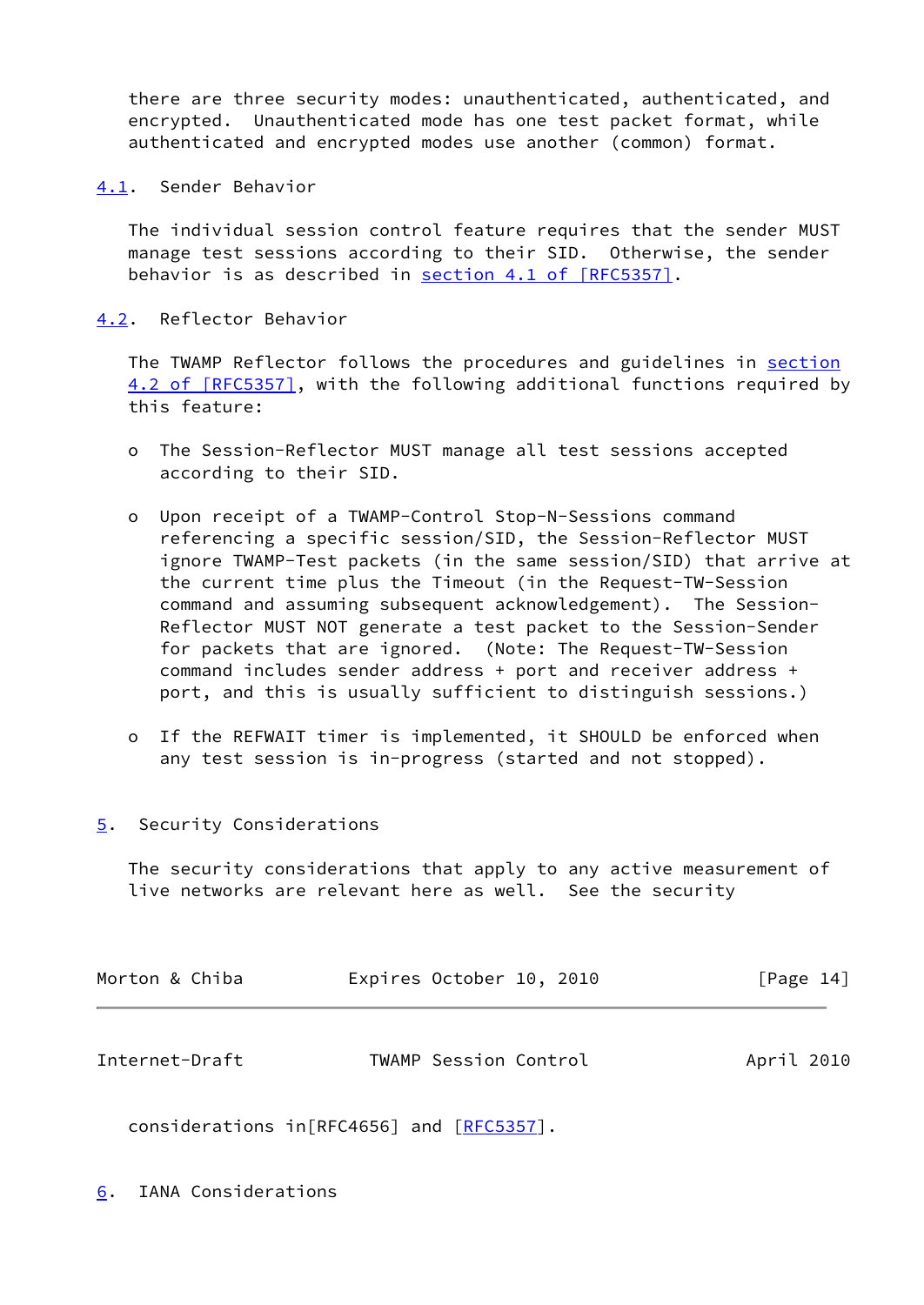This memo requests assignment of one mode bit position/value to the IANA registry for the TWAMP Mode field, and describes behavior when the new mode is used. This field is a recognized extension mechanism for TWAMP.

 This memo also requests assignment of four command numbers in the TWAMP-Control Command Number registry, and describes the use of the new commands. The command number field is a recognized extension mechanism for TWAMP.

## <span id="page-16-0"></span>[6.1](#page-16-0). Registry Specification

IANA has created a TWAMP-Modes registry (as requested in [\[RFC5618](https://datatracker.ietf.org/doc/pdf/rfc5618)]). TWAMP-Modes are specified in TWAMP Server Greeting messages and Set-up Response messages, as described in section [3.1 of \[RFC5357\]](https://datatracker.ietf.org/doc/pdf/rfc5357#section-3.1), consistent with section [3.1 of \[RFC4656\]](https://datatracker.ietf.org/doc/pdf/rfc4656#section-3.1), and extended by this memo. Modes are indicated by setting bits in the 32-bit Modes field that correspond to values in the Modes registry. For the TWAMP-Modes registry, we expect that new features will be assigned increasing registry values that correspond to single bit positions, unless there is a good reason to do otherwise (more complex encoding than single bit positions may be used in the future, to access the 2^32 value space).

 IANA has also created a TWAMP-Control Command Number registry. TWAMP-Control commands are specified by the first octet in TWAMP- Control messages as specified in section [3.5 of \[RFC5357\]](https://datatracker.ietf.org/doc/pdf/rfc5357#section-3.5), and augmented by this memo. This registry may contain 256 possible values.

# <span id="page-16-1"></span>[6.2](#page-16-1). Registry Management

 Because the TWAMP-Control Command Number registry can contain only 256 values and TWAMP-Modes can only contain thirty-two values, and because TWAMP is an IETF protocol, these registries must be updated only by "IETF Consensus" as specified in [\[RFC5226](https://datatracker.ietf.org/doc/pdf/rfc5226)] (an RFC documenting registry use that is approved by the IESG). Management of these registries is described in section [8.2 of \[RFC5357\]](https://datatracker.ietf.org/doc/pdf/rfc5357#section-8.2) and  $[REC5618]$ .

 This memo proposes assignment of values 7, 8, 9 and 10 in the Command number Registry, and a Mode registry value (indicated by "zzz") corresponding to the next available bit position (indicated by "Z")

| Morton & Chiba |  | Expires October 10, 2010 |  |  |  | [Page $15$ ] |  |
|----------------|--|--------------------------|--|--|--|--------------|--|
|----------------|--|--------------------------|--|--|--|--------------|--|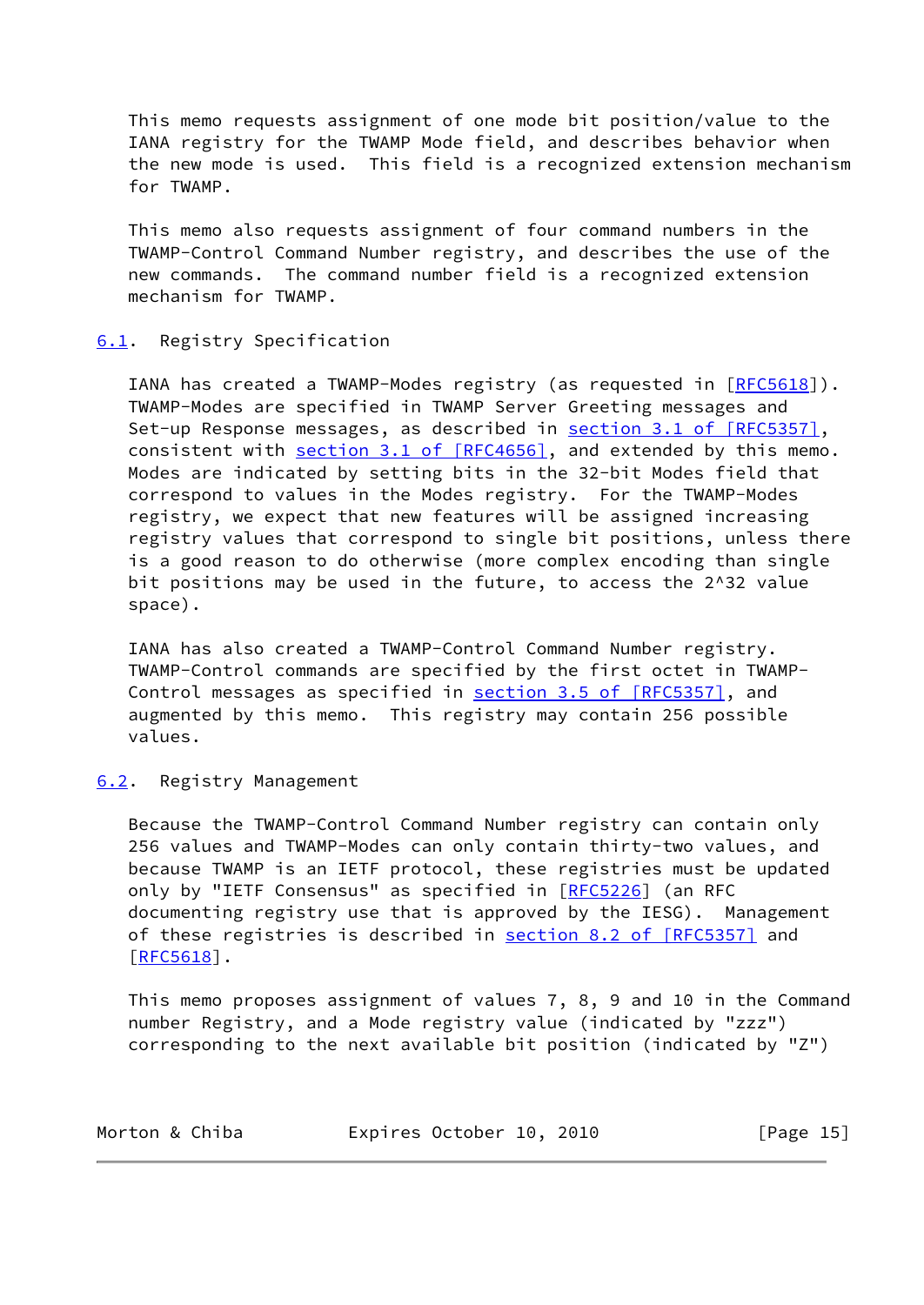<span id="page-17-1"></span>

in sections  $3.1$  and  $3.7$  above. Note that the "zzz" and "Z" strings should be replaced by IANA or the RFC Editor when values are assigned.

<span id="page-17-0"></span>[6.3](#page-17-0). Experimental Numbers

 One experimental value has been assigned in the TWAMP-Control Command Number registry.

 No additional experimental values are assigned in the TWAMP-Modes registry.

<span id="page-17-2"></span>[6.4](#page-17-2). Registry Contents

TWAMP-Control Command Number Registry

| Value<br>$\Theta$<br>$\mathbf{1}$ | Description<br>Reserved<br>Forbidden    | Semantics Definition                       |
|-----------------------------------|-----------------------------------------|--------------------------------------------|
| $\overline{2}$                    | Start-Sessions                          | RFC4656, Section 3.7                       |
| 3                                 | Stop-Sessions                           | RFC4656, Section 3.8                       |
| 4                                 | Reserved                                |                                            |
| 5                                 | Request-TW-Session                      | RFC5357, Section 3.5                       |
| $\,$ 6                            | Experimentation                         | RFC5357, Section 8.3                       |
| $\overline{7}$                    | Start-N-Sessions                        | this memo, Section 3.2                     |
| 8                                 | Start-N-Ack                             | this memo, Section 3.3                     |
| 9                                 | Stop-N-Sessions                         | this memo, Section 3.4                     |
| 10                                | Stop-N-Ack                              | this memo, Section 3.5                     |
| Value                             | TWAMP-Modes Registry<br>Description     | Reference/Explanation                      |
| $\Theta$                          | Reserved                                |                                            |
| $\mathbf{1}$                      | Unauthenticated                         | RFC4656, Section 3.1                       |
| $\overline{2}$                    | Authenticated                           | RFC4656, Section 3.1                       |
| $\overline{4}$                    | Encrypted                               | RFC4656, Section 3.1                       |
| 8                                 | Unauth. TEST protocol,<br>Auth. CONTROL | RFC5618, Section 3.1                       |
| <b>ZZZ</b>                        | Individual Session<br>Control           | this memo, Section 3.1<br>bit position (Z) |
|                                   | The suggested values are:               |                                            |

The next value corresponding to an unused bit is zzz=16, with Z=4.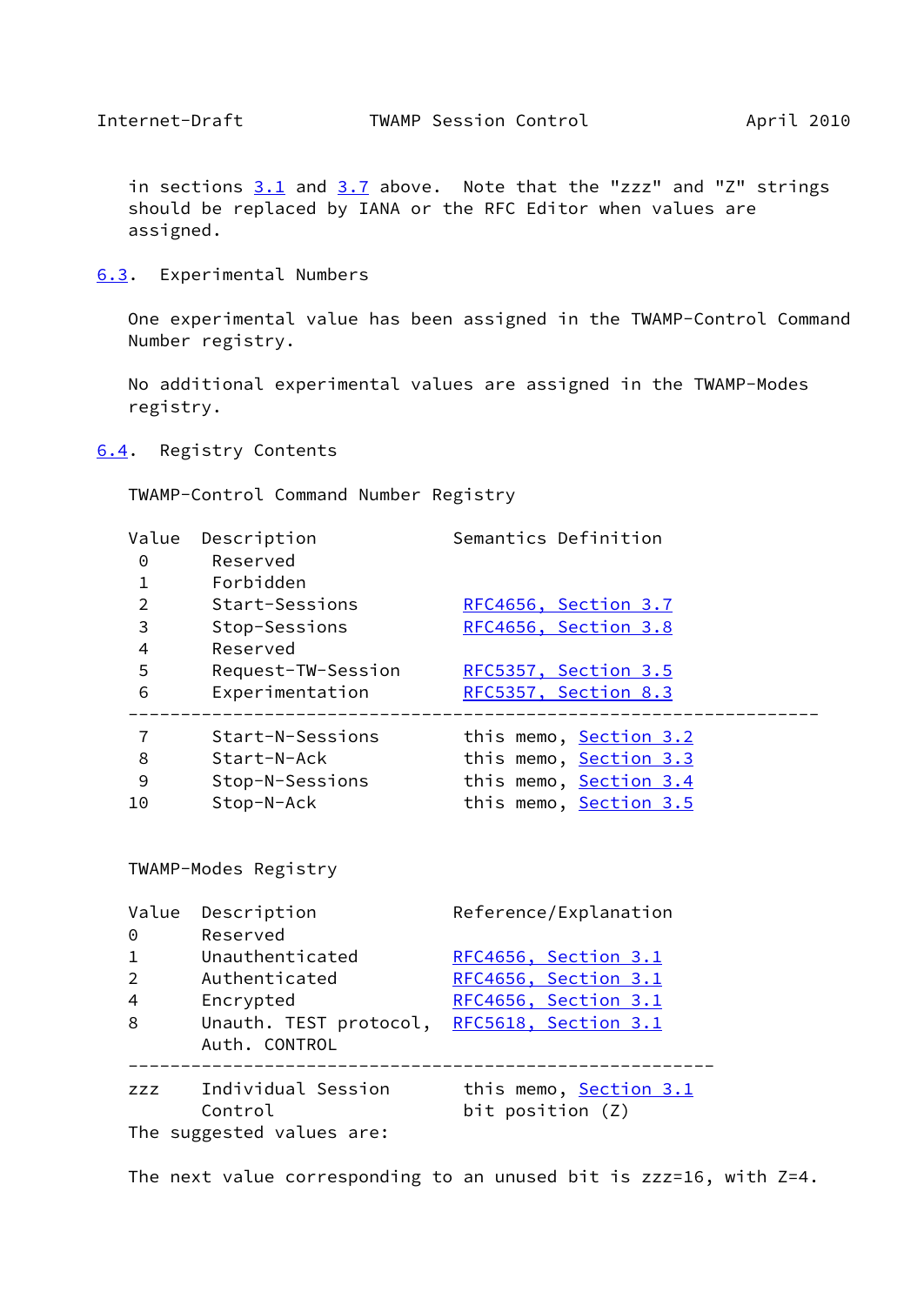<span id="page-18-1"></span>

| Internet-Draft | TWAMP Session Control | April 2010 |  |
|----------------|-----------------------|------------|--|
|                |                       |            |  |

<span id="page-18-0"></span>[7](#page-18-0). Acknowledgements

 The authors thank everyone who provided comments on this feature, especially Lars Eggert, Adrian Farrel, and Alexey Melnikov.

- <span id="page-18-2"></span>[8](#page-18-2). References
- <span id="page-18-3"></span>[8.1](#page-18-3). Normative References
	- [RFC2119] Bradner, S., "Key words for use in RFCs to Indicate Requirement Levels", [BCP 14](https://datatracker.ietf.org/doc/pdf/bcp14), [RFC 2119](https://datatracker.ietf.org/doc/pdf/rfc2119), March 1997.
	- [RFC4656] Shalunov, S., Teitelbaum, B., Karp, A., Boote, J., and M. Zekauskas, "A One-way Active Measurement Protocol (OWAMP)", [RFC 4656](https://datatracker.ietf.org/doc/pdf/rfc4656), September 2006.
	- [RFC5226] Narten, T. and H. Alvestrand, "Guidelines for Writing an IANA Considerations Section in RFCs", [BCP 26](https://datatracker.ietf.org/doc/pdf/bcp26), [RFC 5226](https://datatracker.ietf.org/doc/pdf/rfc5226), May 2008.
	- [RFC5357] Hedayat, K., Krzanowski, R., Morton, A., Yum, K., and J. Babiarz, "A Two-Way Active Measurement Protocol (TWAMP)", [RFC 5357,](https://datatracker.ietf.org/doc/pdf/rfc5357) October 2008.
	- [RFC5618] Morton, A. and K. Hedayat, "Mixed Security Mode for the Two-Way Active Measurement Protocol (TWAMP)", [RFC 5618](https://datatracker.ietf.org/doc/pdf/rfc5618), August 2009.
- <span id="page-18-4"></span>[8.2](#page-18-4). Informative References

<span id="page-18-5"></span> [I-D.ietf-ippm-twamp-reflect-octets] Morton, A. and L. Ciavattone, "TWAMP Reflect Octets and Symmetrical Size Features", [draft-ietf-ippm-twamp-reflect-octets-04](https://datatracker.ietf.org/doc/pdf/draft-ietf-ippm-twamp-reflect-octets-04) (work in progress), February 2010.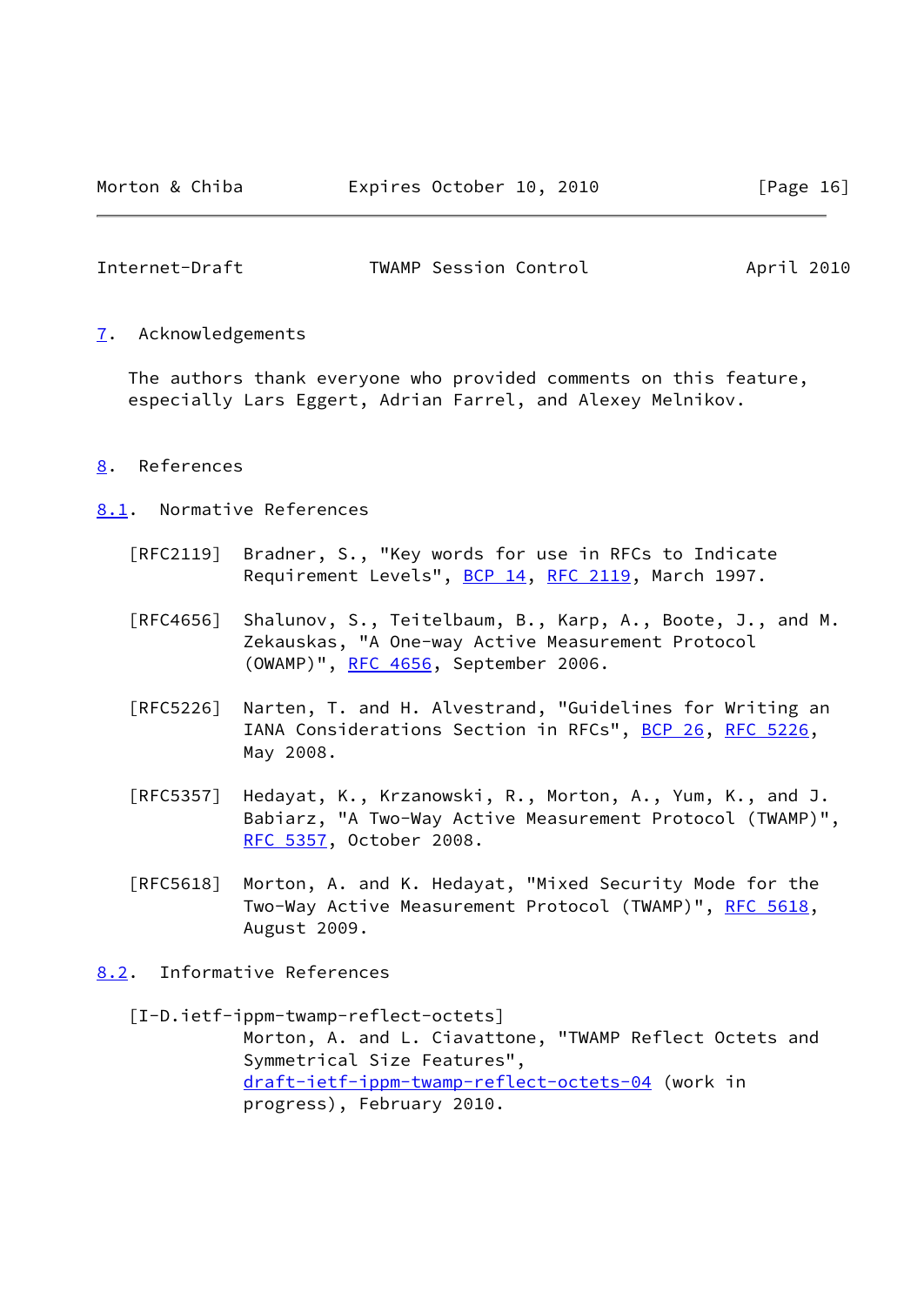|  |  | Morton & Chiba |  |
|--|--|----------------|--|
|  |  |                |  |

Morton & Chiba **Expires October 10, 2010** [Page 17]

Internet-Draft TWAMP Session Control April 2010 Authors' Addresses Al Morton AT&T Labs 200 Laurel Avenue South Middletown,, NJ 07748 USA Phone: +1 732 420 1571 Fax: +1 732 368 1192 Email: acmorton@att.com URI: <http://home.comcast.net/~acmacm/> Murtaza Chiba Cisco Systems 170 W. Tasman Drive San Jose, 95134 USA Phone: +1 800 553 NETS Fax: +1 Email: mchiba@cisco.com URI: